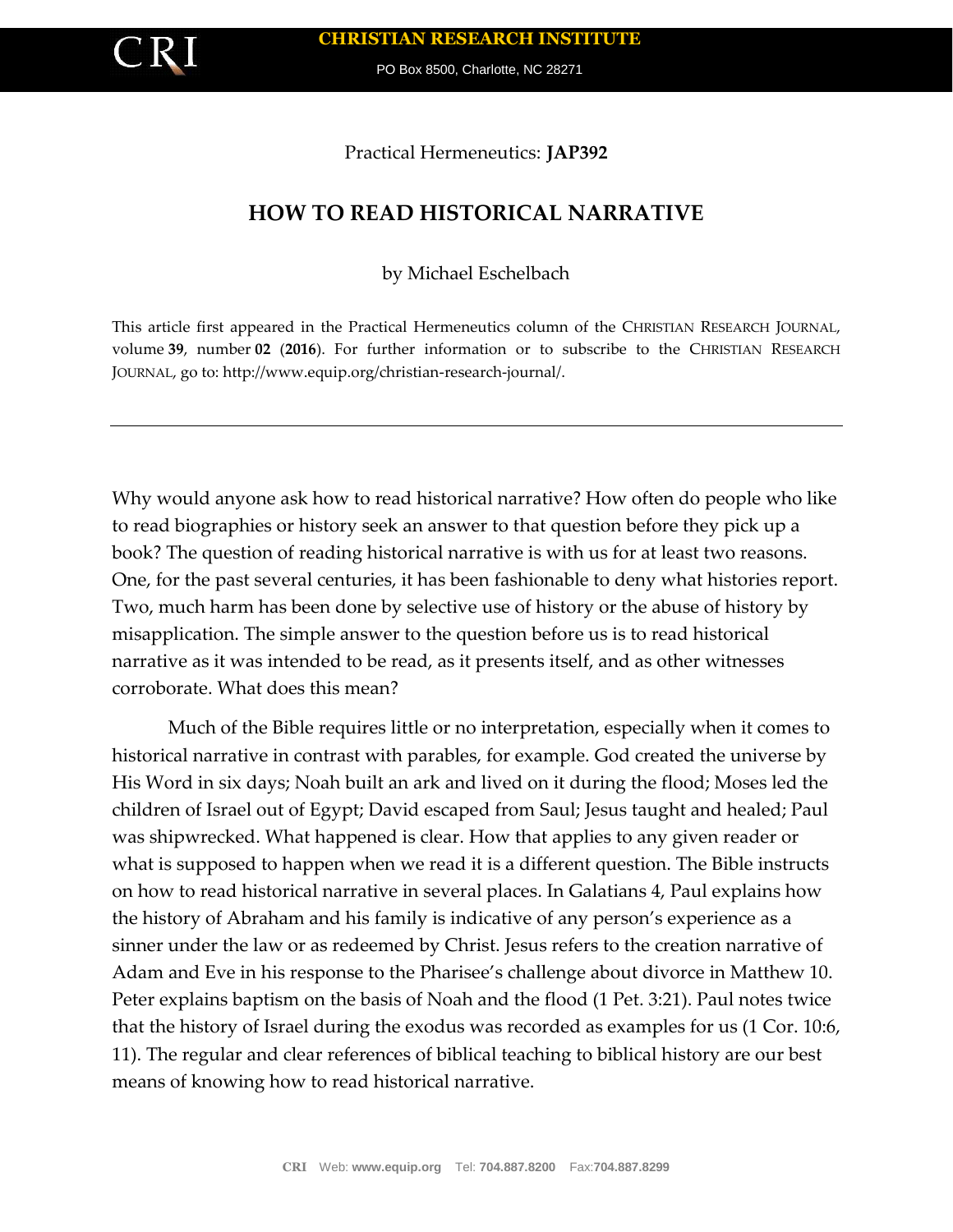**What Is Its Purpose?** Practically speaking, we begin our reading of historical narrative with the perception that all history is written with a purpose and a perspective. "History is written by the victorious" is a well-known saying that is often, but not always, true. The history recorded in Samuel and Kings is predominantly negative because it is explaining why Israel is in exile. The history in Chronicles is mostly positive because it means to inspire the returning exiles to faithfulness. Often (if not always) the purpose of historical narrative is explicit and imbedded in the text. Within the narrative of Elijah and the prophets of Baal, we hear Elijah ask the people how long they intend to limp along between two opinions. The purpose of what took place is the same as the purpose of recording it for future generations; to demonstrate empirically who is the one and only true God. If explicit instruction on reading historical narrative is absent in the text, biblical history is still generally clear to the reader because it concerns what is universal and essential in human experience.

Life and death, waking and sleeping, war and peace, threats and defense, water, stone, animals, and food are the content of the biblical text because essentials of human existence are also universal. Even if we are engaging the historical narrative from a great distance in time and location, we still make sense of what the narrative reports. We have some idea of what a fortress is, even if we have never visited one. We have instincts regarding the relationship between shepherds and sheep and predators, even if we have lived in the city all our lives.

I had a mental picture of the logistics of David's encounter with Goliath decades before I actually visited that valley or selected five smooth stones from the brook nearby. My mental picture was not essentially mistaken. A child may know nothing about leprosy but will correctly gather from the text that it is a miserable, contagious illness. We might not be surprised that the God who intended to reveal Himself to His creation would do so in ways that would be clear to readers of all times and places. Historical narrative does this well because the lives of the people in those narratives are parallel to our lives and experiences. History repeats itself because the essentials of human life are universal. As Ecclesiastes testifies over and over again, "There is nothing new under the sun" (Eccl. 1:9).

**Take It at Its Word: Three Principles.** The first principle for reading any text is to read it as it presents itself. Historical narrative is relatively easy to identify by its content and introduction. Historical narrative usually begins with placing it in time and place, noting key historical figures and locations in contrast with the ambiguity of fiction or fairy tale ("once upon a time" or "long ago and far away"). We all bring certain biases,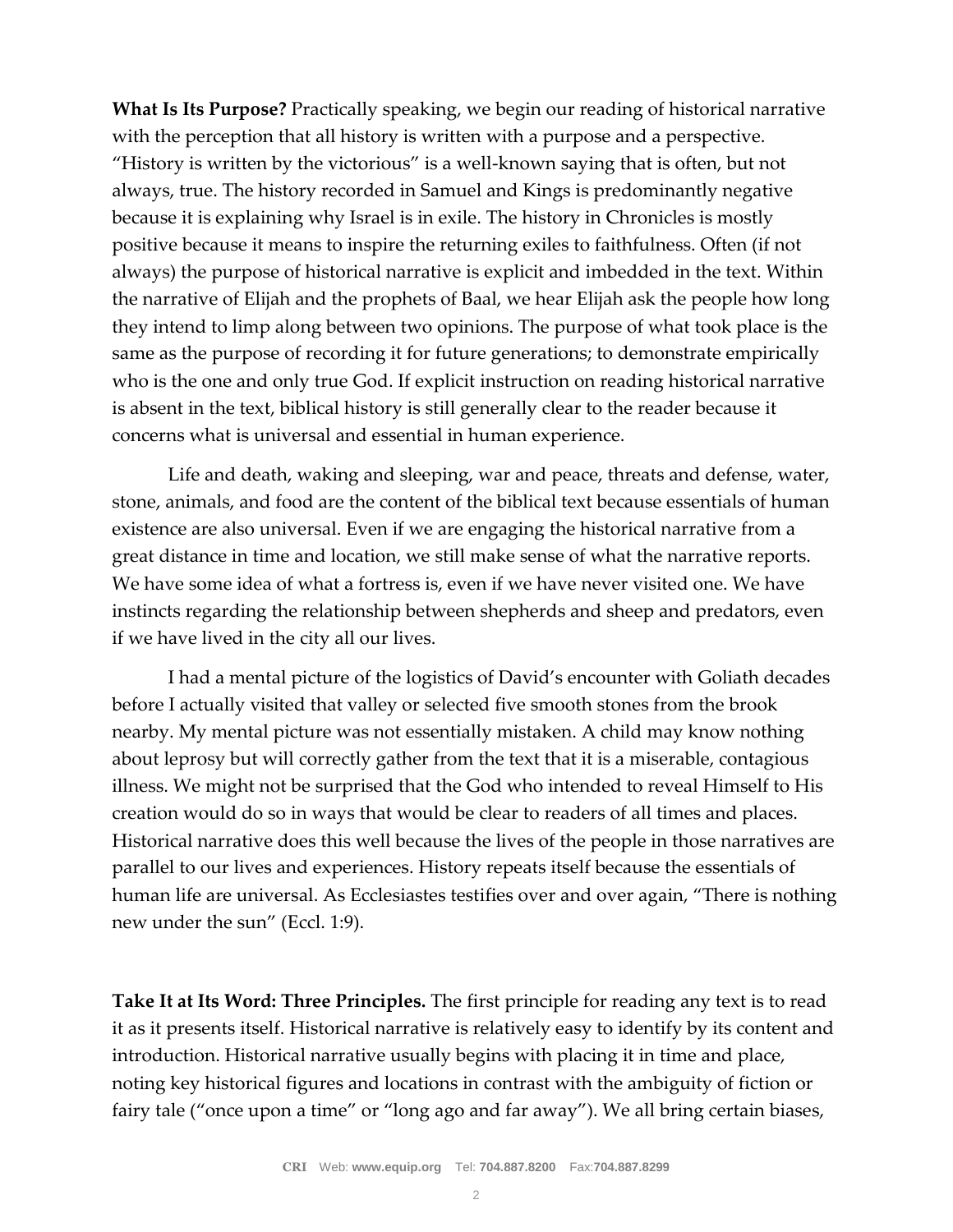preferences, and blind spots with us when we read, but the prejudices of modern arrogant skepticism need not be among them. In view of the surprising inventions and accomplishments of humanity over time, why would we be dismissive of reports that God and His servants do extraordinary things? If there is a God and He creates, then why can't He create as quickly (or slowly) as He chooses? What explanation is there for the healing of wounds we experience except that God designed us to heal and wills us to; and if that is so, why couldn't Jesus heal everyone, instantly, and from any distance?

In the recent past, the trend has been to dismiss all ancient historical narrative as fictional automatically. Then a man named Schliemann dug a trench on the Aegean coast of Turkey and discovered the remains of Troy. Joshua's account of the conquest of Jericho was dismissed by modern critical scholars until archeologists found the remains of the walls of Jericho resting outside rather than inside their foundations. The book of Jonah gives no hint of being anything but literal history—and why not? On the other hand, consider how ineffective a fictional story would be for motivating Israel to repentance and faithfulness.

The second principle is to let the text interpret itself, beginning with the nearest context and then expanding to include the entire Bible. Besides grammars and lexicons, the Bible itself offers definitions for the language it uses—though in historical narrative, grammar and vocabulary are less of a challenge than in doctrinal discourse. If we are uncertain of particular terms or vocabulary, biblical texts can be identified that clarify.

For example, what exactly will the woman's desire for her husband be, as recorded in Genesis 3:16? That word only occurs three times in the Bible, but one of those is in the very next chapter. In Genesis 4:7, the Lord warns that sin's desire is for Cain, revealing that "desire" has to do with control. If a particular historical narrative is unclear to us, there are clear texts elsewhere in the Bible that will provide understanding. We seek clear texts in order to understand difficult texts.

The historical events of Naaman the Syrian or the widow of Zarephath are simple. The significance and import of those narratives are provided by Jesus Himself within the historical narrative of Jesus' early teaching in the synagogue (Luke 4). If we are clear about what the historical narrative is reporting, we might find comment within that narrative that confirms the correct understanding of its content and intended application. Other biblical texts look forward to or back on the narrative, as the Old Testament looks forward to the promised Savior and the New Testament epistles look back to Him.

Parallels in history also provide perspective and clarity; consider the many feeding or healing or deliverance narratives throughout the Old and New Testaments. In addition to parallel narratives and comments imbedded in the narrative, the Bible